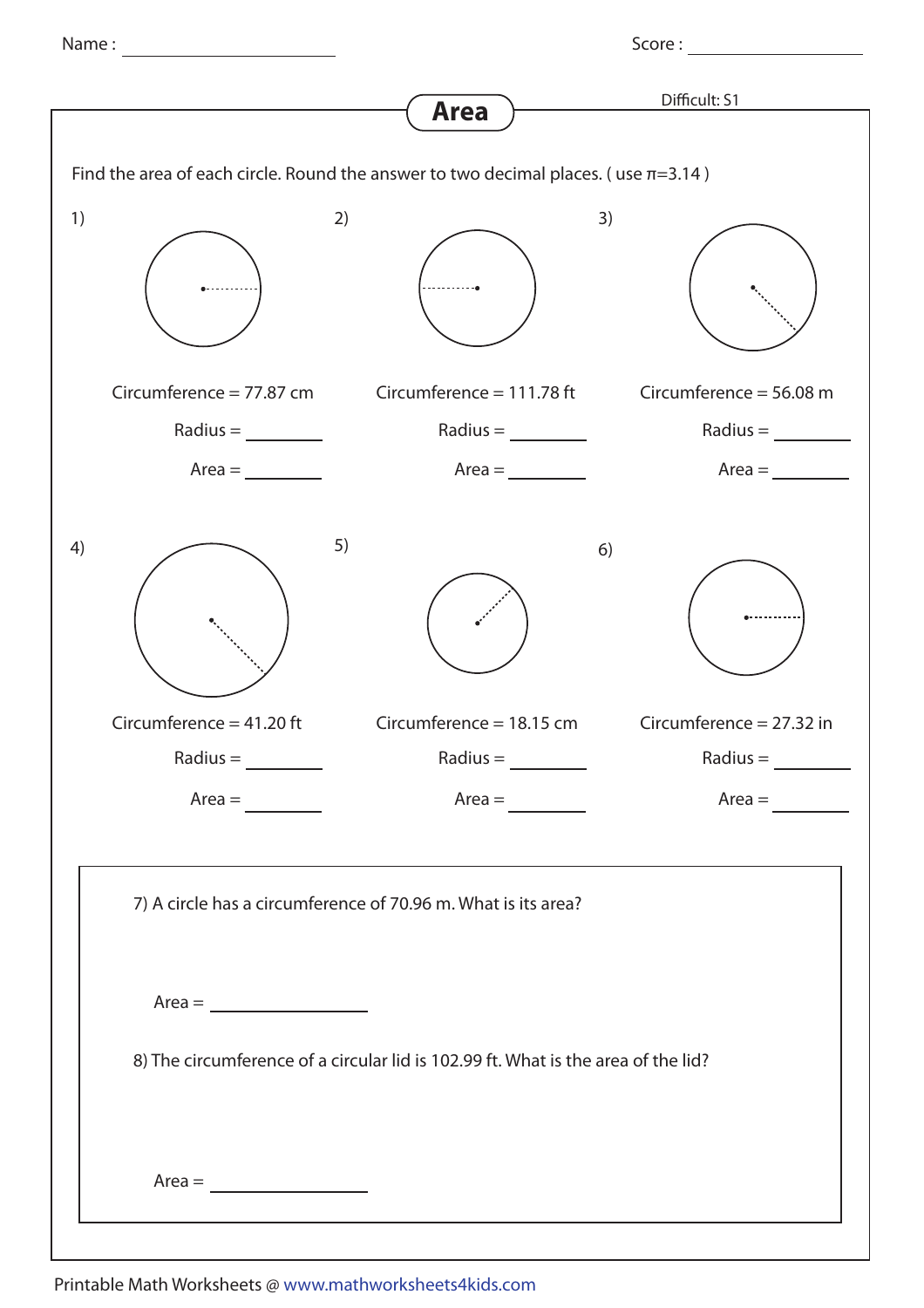Name : Score :

|                                                                                                                                                                                                                                             | <b>Area</b>                   | Difficult: S2              |
|---------------------------------------------------------------------------------------------------------------------------------------------------------------------------------------------------------------------------------------------|-------------------------------|----------------------------|
|                                                                                                                                                                                                                                             |                               |                            |
| Find the area of each circle. Round the answer to two decimal places. (use $\pi$ =3.14)                                                                                                                                                     |                               |                            |
| 1)<br>2)                                                                                                                                                                                                                                    | 3)                            |                            |
| Circumference = $46.60$ cm                                                                                                                                                                                                                  | Circumference = $18.34$ m     | Circumference = $41.82$ ft |
| $Radius = \underline{\qquad}$                                                                                                                                                                                                               | $Radius = \underline{\qquad}$ | Radius = $\_\_$            |
| $Area =$                                                                                                                                                                                                                                    | $Area =$                      | $Area =$                   |
| 5)<br>4)                                                                                                                                                                                                                                    | 6)                            |                            |
| Circumference = $82.27$ m                                                                                                                                                                                                                   | Circumference = 99.85 ft      | Circumference = $8.23$ cm  |
| $Radius =$                                                                                                                                                                                                                                  | $Radius =$                    | $Radius =$                 |
| $Area =$                                                                                                                                                                                                                                    |                               | $Area =$                   |
| 7) If a dartboard has a circumference of 62.05 m, then what is the area available for landing<br>the dart?<br>8) The circumference of a circular sheet is 72.2 yd. Find the area of color paper required to<br>cover the sheet.<br>$Area =$ |                               |                            |
|                                                                                                                                                                                                                                             |                               |                            |
|                                                                                                                                                                                                                                             |                               |                            |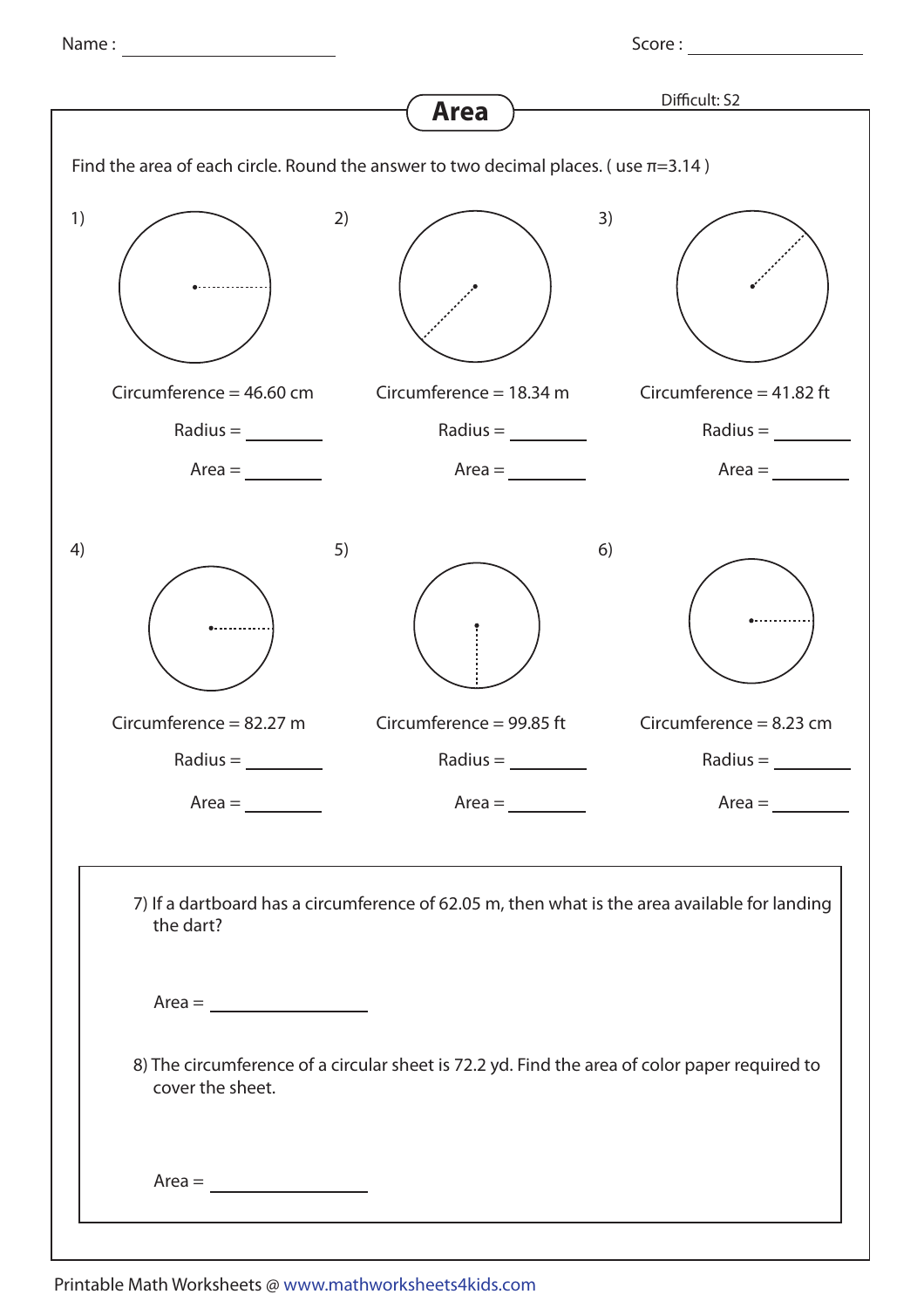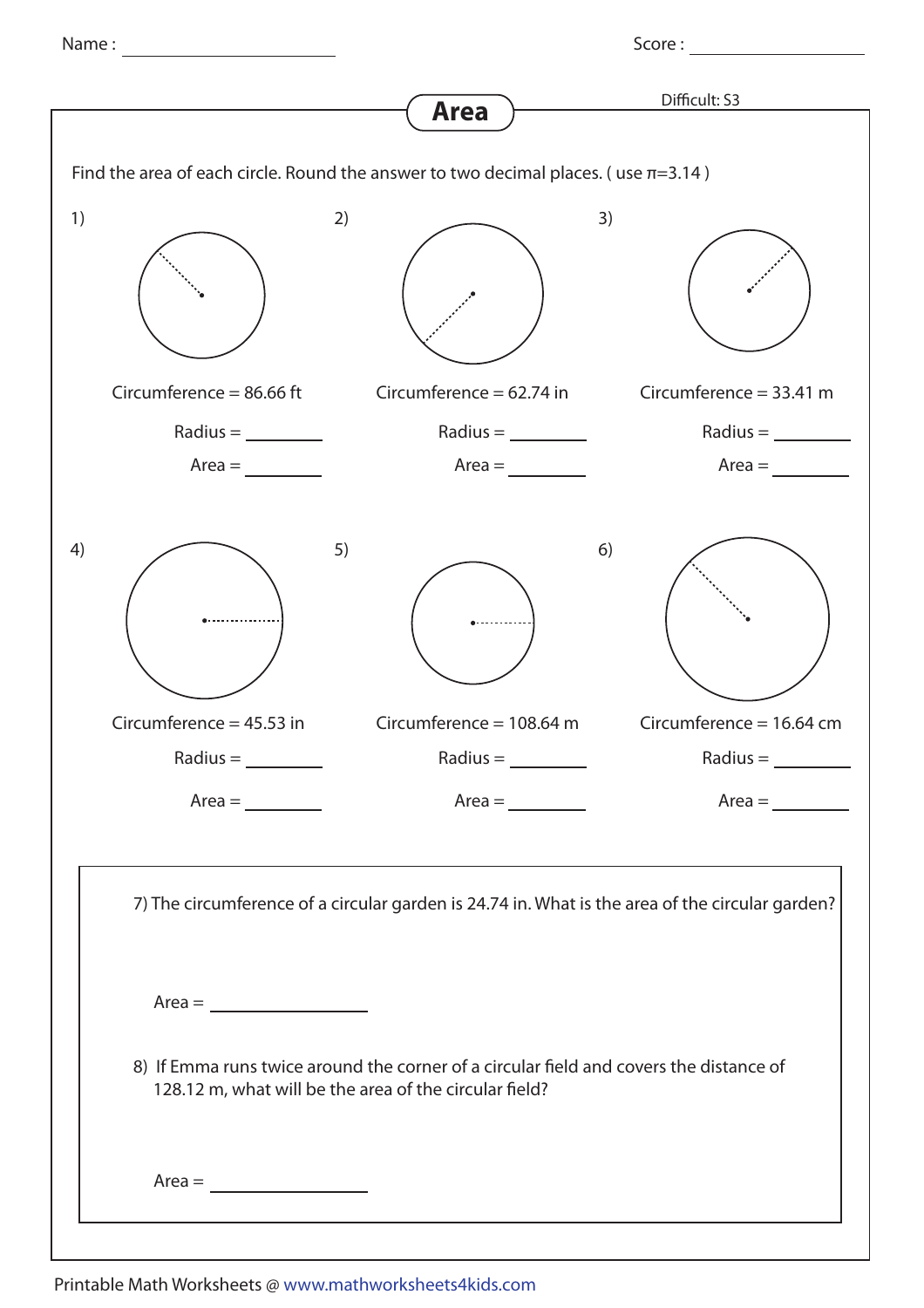

Printable Math Worksheets @ www.mathworksheets4kids.com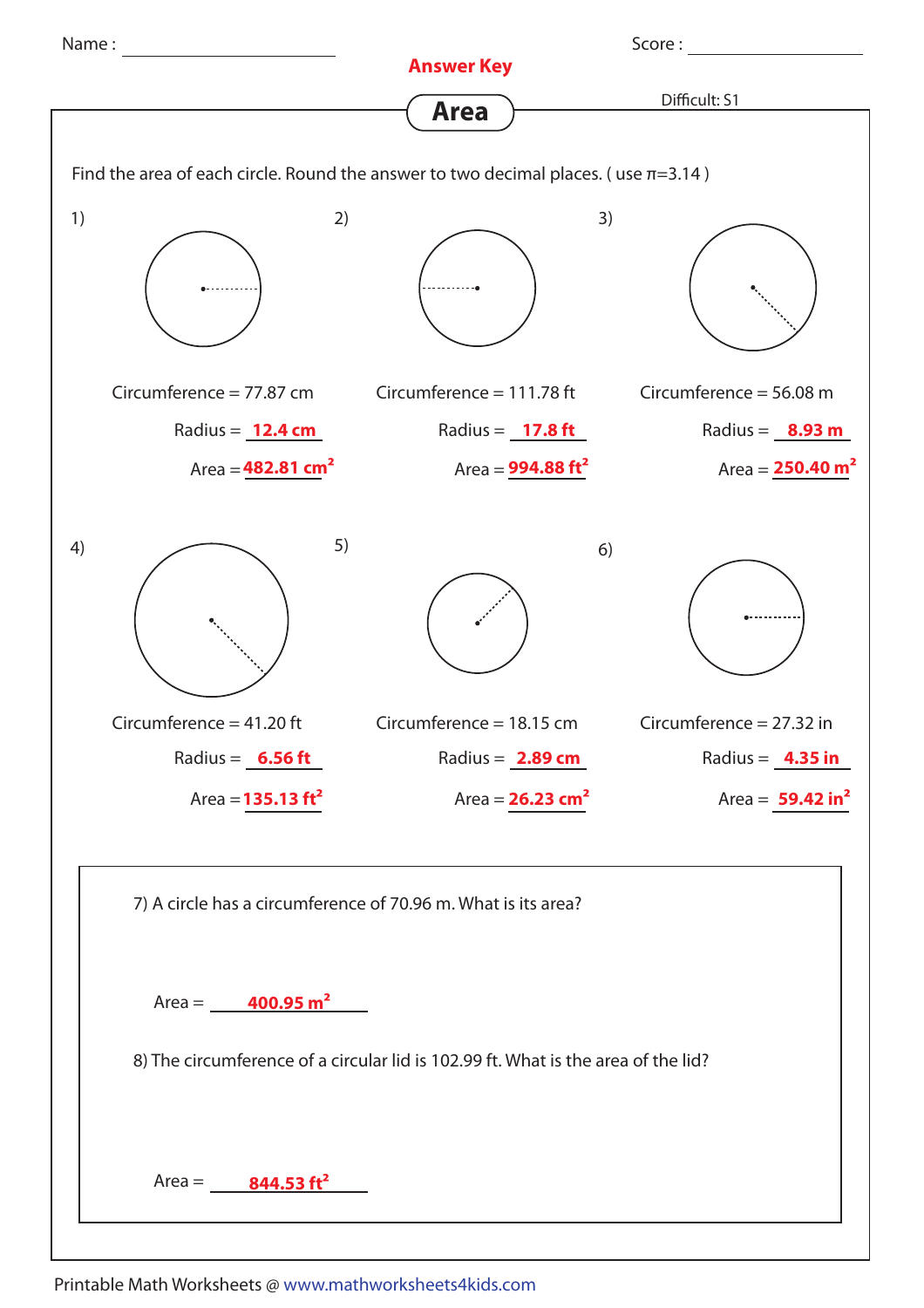

Printable Math Worksheets @ www.mathworksheets4kids.com